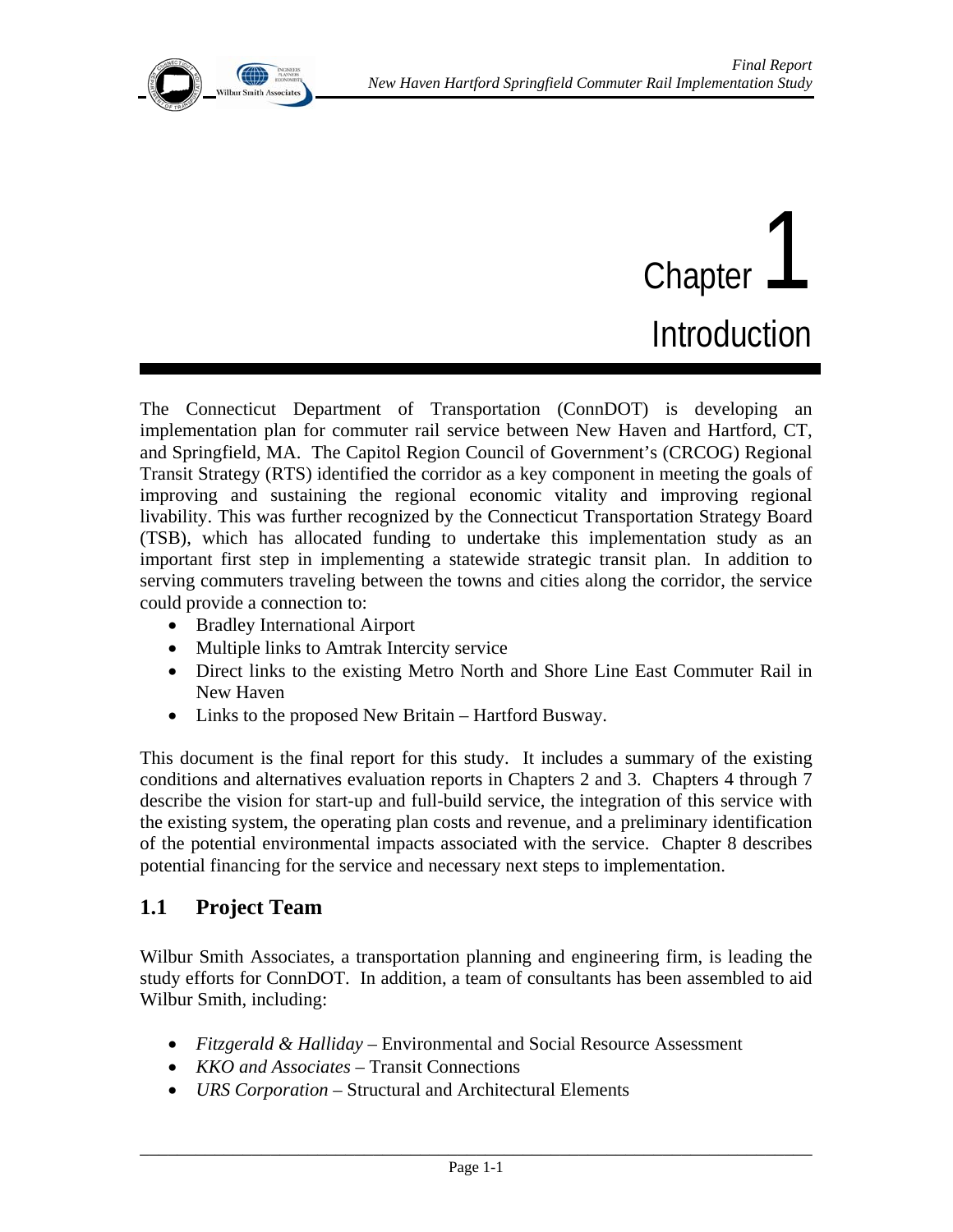

• *Washington Group International* – Railroad Signal and Grade Crossing Warning Device Elements

### **1.2 Study Area Definition**

The study area corridor is 62 miles of existing rail line, which is owned and operated by The National Railroad Passenger Corporation (Amtrak). It begins in New Haven at Union Station and continues through several towns and the cities of Meriden and Hartford, ending at Union Station in Springfield, Massachusetts. This rail corridor line is commonly referred to as the "Springfield Line." An existing freight spur line to Bradley Airport in Windsor Locks is also included in consideration of passenger connections to that facility. Figure 1-1 illustrates the study corridor location.

#### **1.3 Project Steering Committee**

A project Steering Committee (SC) was established to oversee the study's development and provide information to key decision makers throughout the process. In addition to appropriate ConnDOT staff, the following groups are members of the project's Steering Committee:

- Federal Transit Administration (FTA)
- Federal Railroad Administration (FRA)
- Federal Highway Administration (FHWA)
- U.S. Army Corps of Engineers
- U.S. Fish and Wildlife Service
- U.S. Environmental Protection Agency
- Connecticut Department of Environmental Protection (DEP)
- Connecticut Office of Policy and Management
- Connecticut State Historic Preservation Office
- Connecticut Department of Economic and Community Development
- Transportation Strategy Board
- I-91 Transportation Investment Area
- South Central Regional Council of Governments
- Central Connecticut Regional Planning Agency
- Capitol Region Council of Governments
- Pioneer Valley Planning Commission
- City of New Haven
- Town of North Haven
- Town of Wallingford
- City of Meriden
- Town of Berlin
- Town of Newington
- City of Hartford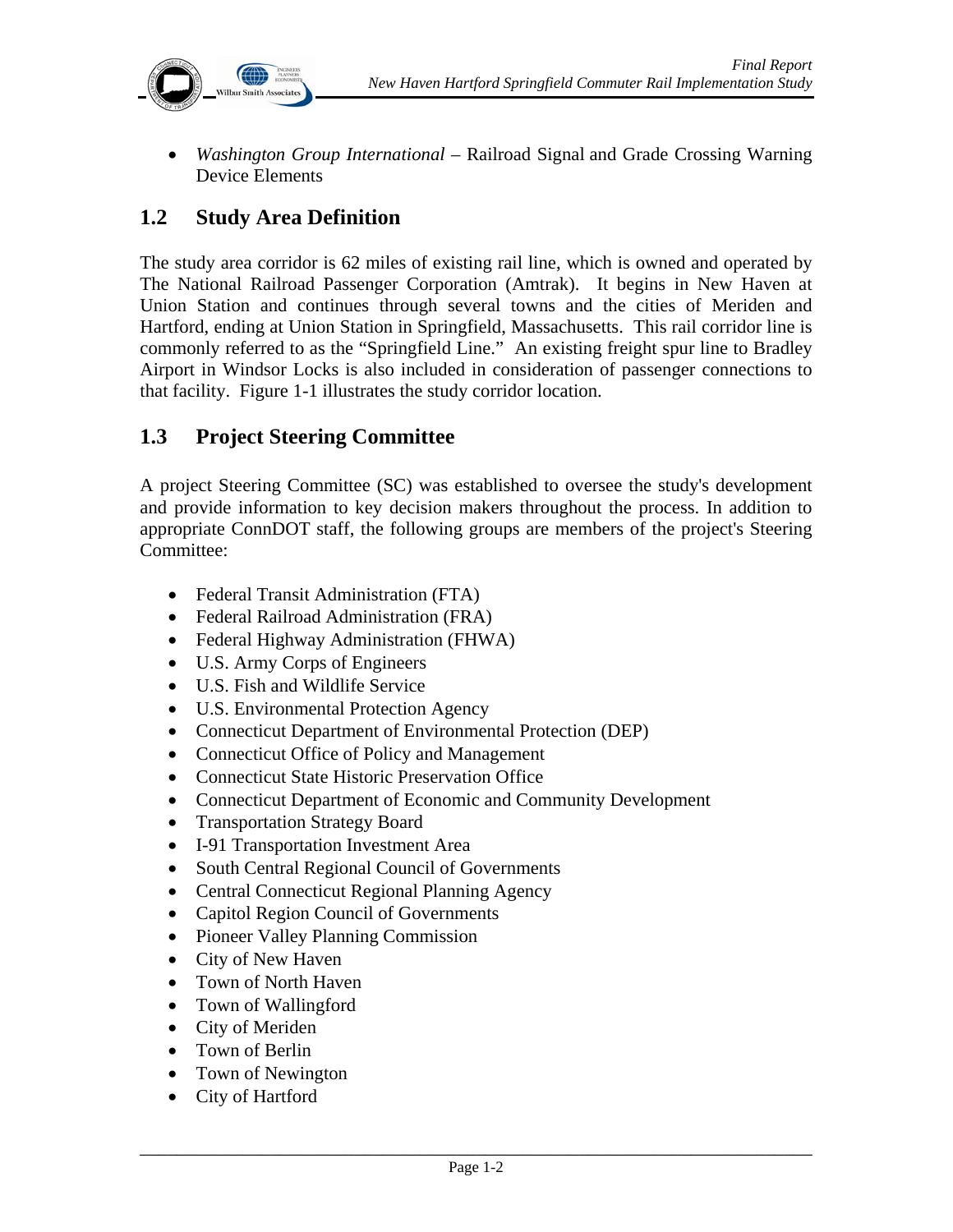

# **Study Area**

New Haven - Hartford - Springfield Commuter Rail Feasibility Study





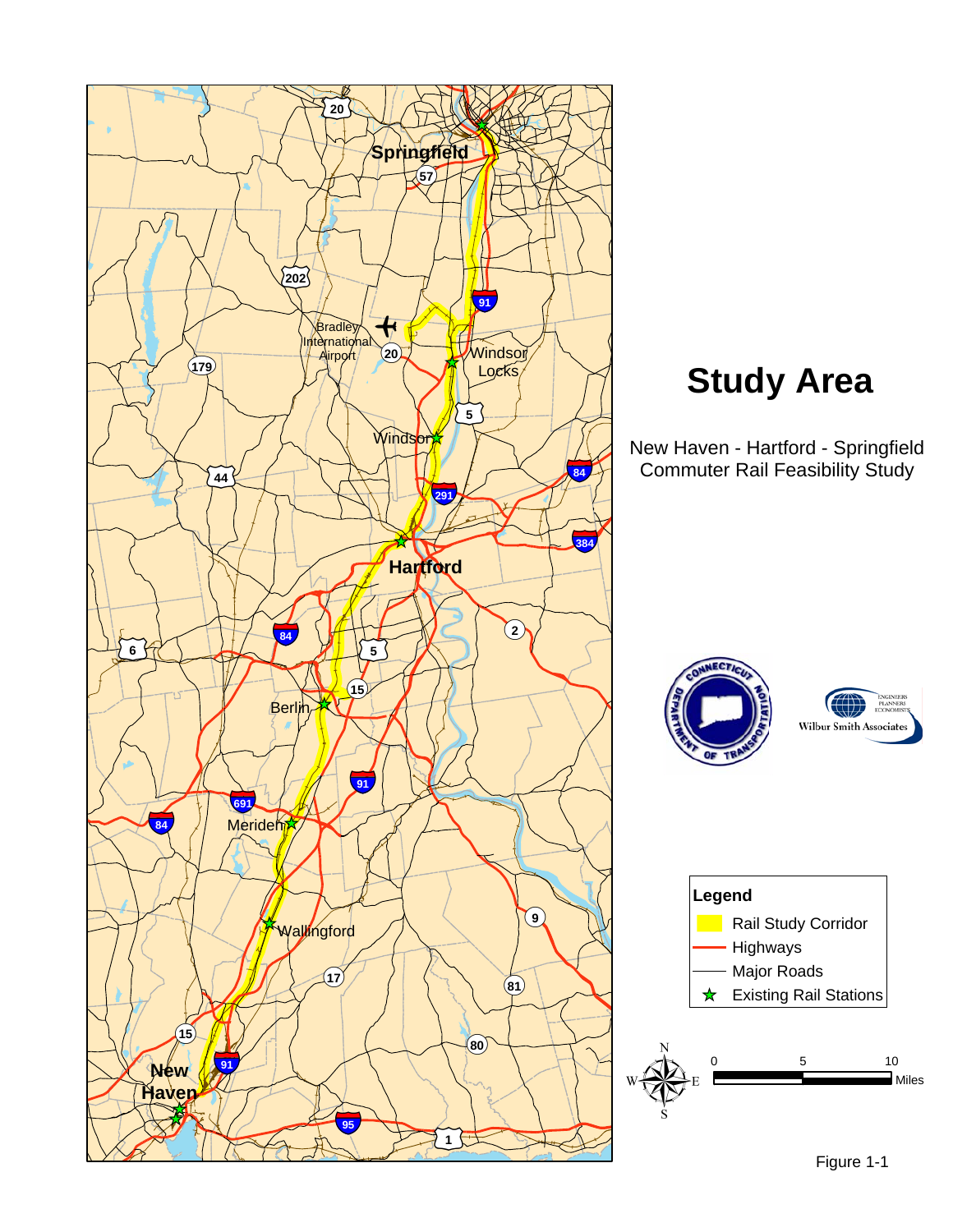

- Town of Windsor
- Town of Windsor Locks
- Town of Enfield
- City of Springfield
- Peter Pan Bus Lines
- Connecticut Southern Railroad
- Providence and Worcester Railroad
- Guilford Rail Systems
- CSX Railroad
- Metro North Railroad
- Amtrak (National Railroad Passenger Corporation)

All Steering Committee meetings were open to the public and presentations and minutes are available on the project's website, http://www.nhhsrail.com. The first Steering Committee meeting took place on October 16, 2002 at Hartford Union Station to introduce the committee to the project goals and schedule and discuss existing conditions. A rail trip for the Steering Committee was held on December 4, 2002 to view the existing conditions and identify potential alternative station locations. The second Steering Committee meeting took place on March 24, 2003 at Hartford Union Station to review the existing conditions report and discuss potential minimum and maximum build scenarios. The third Steering Committee meeting took place on October 16, 2003 to discuss the results of the minimum and maximum build scenarios and determine additional alternatives to evaluate. The fourth Steering Committee meeting took place on June 30, 2004 at the Connecticut Department of Transportation to discuss alternative results and determine a recommended action.

## **1.4 Public Involvement**

To serve the large number of communities and stakeholders associated with this study corridor, public outreach has included meetings in various forms, a website (http://www.nhhsrail.com), electronic and printed mailings and advertisements.

Meetings held during the course of the study have included public informational meetings, local official / town meetings, and other interested stakeholder meetings. The purpose of all of these meetings has been to provide information and solicit input into the development of the recommended action.

Public meetings were held twice during the course of the study, with the first set of meetings taking place in April and May 2003 and the second set of meetings taking place in November 2004. The first set of meetings consisted of a presentation and discussion of the existing conditions and the minimum and maximum build scenarios with meetings taking place as follows:

• April 29, 2003 - Windsor Town Hall